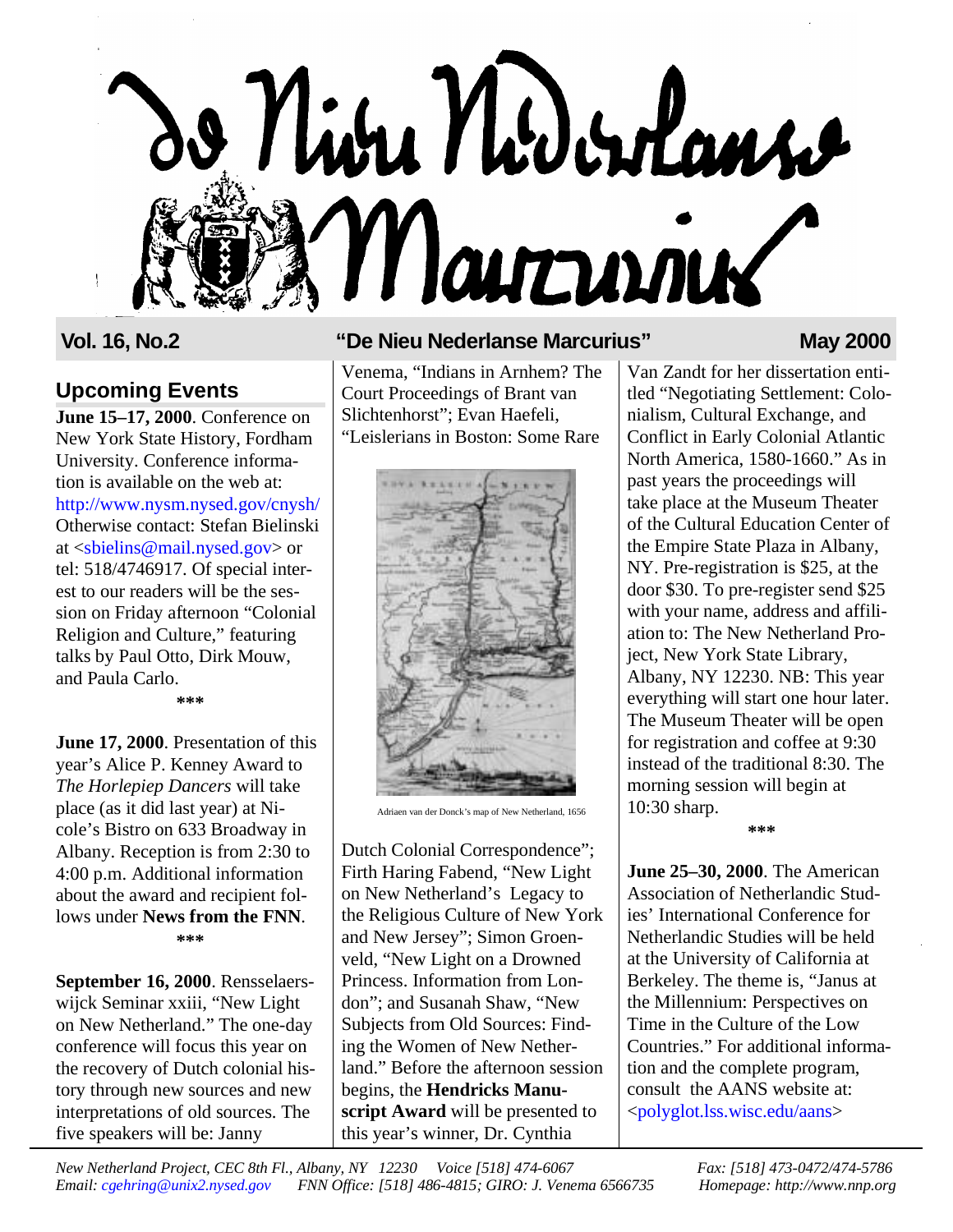## **News**

Charles R. Boxer, historian of Dutch commercial operations in the 17th century, has died at the age of 96. Boxer is probably best known to our readers for his books: *The Dutch Seaborne Empire 1600-1800* and *The Dutch in Brazil*.

#### **Boxer dead at 96**

His extensive collection of books on the Dutch and Portuguese trading empires is at the Lilly Library of Indiana University in Bloomington, where he taught from 1967 to 1979. For an in-depth obituary of Boxer, see *The New York Times*, Sunday edition, May 7, 2000, Metro section page 56. **\*\*\***

# **Research Request**

Donna R. Barnes, professor at Hofstra University and food historian Peter G. Rose, both members of the FNN, are working on an exhibit at the Albany Institute of History and Art, which will be the main cultural event of the celebration of Albany's 350th anniversary in 2002. **"Matter of Taste"** is a unique exhibition, which brings together 17th-century Dutch paintings, prints, and drawings in which food and drink play prominent roles. For the first time in America, this exhibition juxtaposes the art works with cooking utensils, silver, glass, pewter, and ceramic tableware; printed 17th-century Dutch cookbooks, manuals of health advice, emblem books and hand-written recipe books passed down in Dutch-American families in the Hudson Valley since the colonial era. The guest curators are looking for the following: 17th-century paintings, drawings or prints which feature food OR drink, OR Dutch household objects, OR cookbooks, scrapbooks/recipe books passed down in your family. By any chance does anyone have a copy of Jan Luyken's *Het Leerzaam Huisraad*? Please contact Donna R. Barnes at tel: 718/ 857- 9542, fax: 718/857-4567; or Peter G. Rose at tel: 914/763-8898, fax: 914/763-8275.

# **News from the FNN**

This year's Alice P. Kenney Award has been awarded to *The Horlepiep Dancers*. This Capital District dance group, which is celebrating its 25th anniversary, is the only group specializing in old Dutch dances. Wearing Dutch costumes and wooden shoes, these Dutch natives have delighted audiences from NYC to Buffalo, including an appearance on "Good Morning America" and an invitation to dance at the re-dedication of the Statue of Liberty. See **Upcoming Events** for information regarding the presentation of the award. **\*\*\***

Once again the FNN urges anyone considering using Amazon.com to purchase books or any of the other other products offered at the site to access *Amazon* via the NNP Website. This will ensure a royalty to FNN at no extra cost.

**\*\*\***

The FNN also reminds readers that the first ten years of Rensselaerswijck papers, published as *A Beautiful and Fruitful Place*, are now available on the Project's Website.

#### *Editor's note*:

Somewhere between completing the previous issue of the **Marcurius** and taking it to the printer, the line containing volume number etc. spiraled off into cyberspace. The line immediately below the logo would have read Vol. 16, No.1 ... February 2000. A correct version appears on the NNP website as our alert webmaster caught the omission before posting the issue.

# **Publications**

*Zion on the Hudson. Dutch New York and New Jersey in the Age of Revivals* by Firth Haring Fabend presents both a broad and an intimate look at the way one mainstream Protestant denomination dealt with the transformative events of the evangelical era. As Fabend describes the efforts of the descendents of the Dutch settlers to preserve the European standards and traditions of their church while developing a taste for a new kind of theology and a preference for American identity, she documents how "Dutchness" finally became a historical memory. The Americanization of the Reformed Dutch Church, Fabend writes, is a microcosm of the story of the Americanization of the United States itself.

#### **\*\*\***

David Riker, Chairman of the Committee on Genealogy for the Holland Society of New York announces the publication of his four volume set of books entitled *Genealogical and Biographical Directory to Persons in New Netherland, from 1613 to 1674*. The Directory is being published by Higginson Book Company of Salem, MA and should be available in June of 2000. This directory has been in preparation for

*New Netherland Project, CEC 8th Fl., Albany, NY 12230 Voice [518] 474-6067 Fax: [518] 473-0472/474-5786 Email: [cgehring@unix2.nysed.gov](mailto:cgehring@unix2.nysed.gov) FNN Office: [518] 486-4815; GIRO: J. Venema 6566735 Homepage: http://www.nnp.org*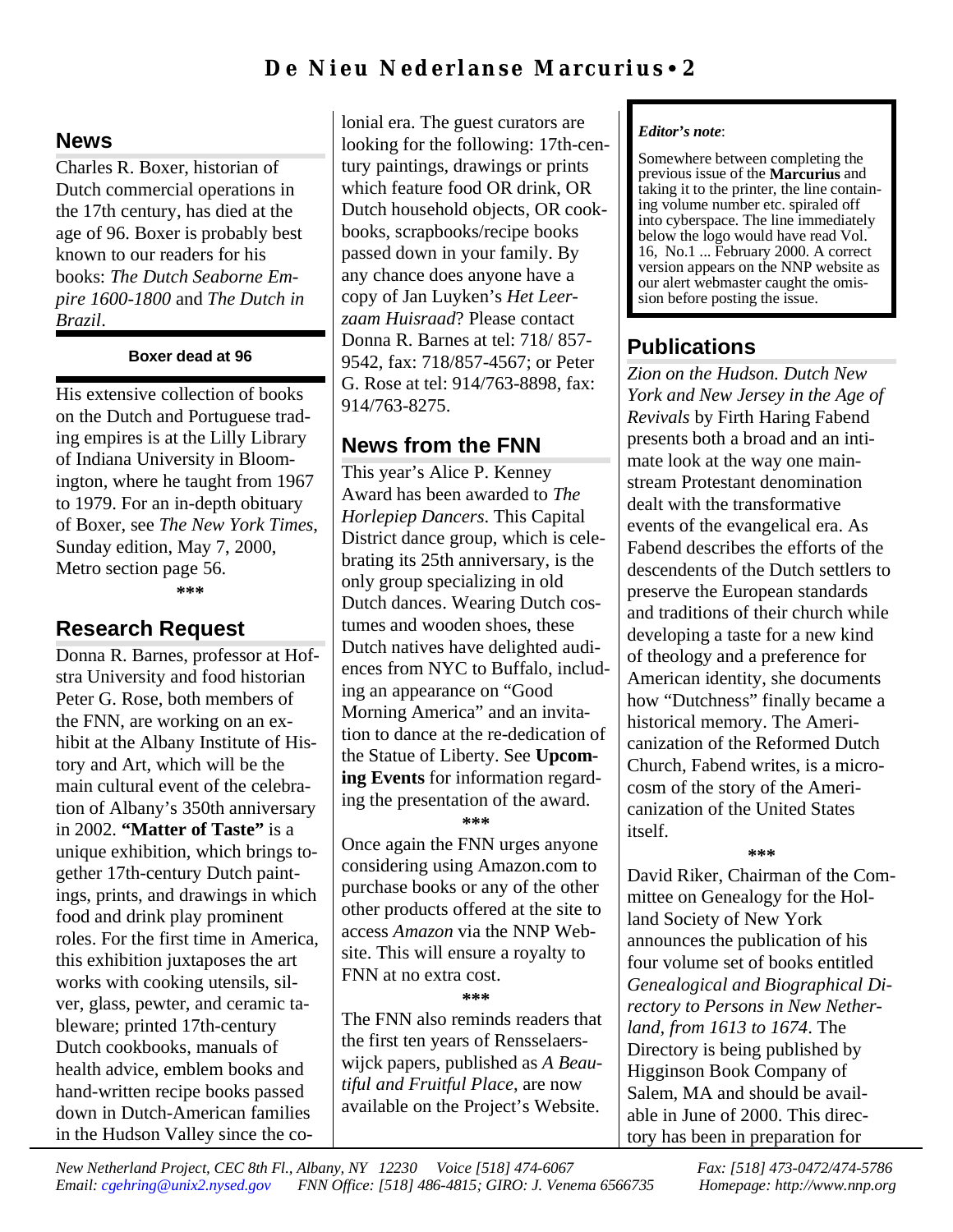eighteen years and lists 1,815 individual or families indicating sources of information and if known a three generation genealogy to be used as a research guide. It also contains an eight page introduction and a 65 page bibliography of sources with some libraries where these sources can be found. Copies of the Directory are being donated to eleven family history libraries in the New York, New Jersey, Pennsylvania and Washington D.C. area. The Directory is scheduled to be produced on a CD Rom by Genealogy.com in their Family Tree Maker series in the summer of 2000. Because of the size and cost of the four volumes, the CD Rom would be more appropriate for individuals who own a CD Rom computer. The CD Rom should cost in the \$30-\$40 range.

**\*\*\***

The NNP announces the publication of its latest volume of transla-



tions entitled *Correspondence, 1647-1653*. This is the first volume of correspondence surviving from the administration Petrus Stuyvesant. Labeled volume xi in O'Cal-

laghan's "Calendar of Dutch Colonial Manuscripts," this publication contains correspondence with the New England colonies and the WIC directors concerning a variety of problems facing Stuyvesant during his first six years as director general of New Netherland. *Correspondence, 1647-1653* is published by Syracuse University Press in the series *New Netherland Documents.* Members of the FNN will receive the usual 20% discount, if the book is ordered through the office.

**\*\*\***

Still confused about which Hasselt is the birthplace of Kiliaen van Rensselaer? Help is now available in the book *Between Hasselt and America*. In this Dutch/English book amateur-historian Dirk Westerhof traces the Dutch colonial families of Van Rensselaer, Lansing, and Cuyler from Hasselt in Overijssel, the Netherlands to their prominence in the New World. The 123-page hardcover book may be ordered from Vanderheide Publishing Co. Ltd. Canada: PO Bag 9033, Surrey, BC V3T 4X3; USA: PO Box 313, Lynden, WA 98264-0313 Fax: 604/532-1734 email: [<windmill@pro.net>](mailto:windmill@pro.net) website: [www.GoDutch.com](http://www.godutch.com)

## **Dutch courses**

July 16-28, 2000. Antwerp University will also hold an intensive Dutch summer program with courses at three levels. Deadline for enrollment is July 1, 2000. For information, contact Universiteit van Antwerpen, Centrum voor Taal en Spraak, Universiteitsplein, B-2610 Antwerpen, Belgium. Phone: + 32 3 827 4844; fax: +32

#### 3 825 2167; email: [cen](mailto:centrum@uia.us.ac.be)[trum@uia.ua.ac.be](mailto:centrum@uia.ua.ac.be) **\*\*\***

July 17 to August 4, 2000 and August 7 to August 25, 2000: The Boswell Institute of the University of Utrecht offers beginners, intermediate and advanced intensive language courses. See for detailed information www.jbi.ruu.nl or obtain it from James Boswell Instituut, Bijlhouwerstraat 6, 3511ZC Utrecht. Phone: +31 30-253 8666; fax: +31 30-2538686; e-mail: [james.boswell@bi.ruu.nl](mailto:james.boswell@bi.ruu.nl)

#### **\*\*\***

July 28 - August 25, 2000. The Instituut voor Levende Talen at the Katholieke Universiteit Leuven in Belgium offers an intensive summer course in the Dutch language. The course is intended for those who wish to begin learning Dutch or improve their knowledge of the language. There are five levels: Beginners, Elementary, Intermediate, Advanced 1, Advanced 2. Registration fee is 8500 BF or 210 Euros. Deadline for registration is June 30, 2000. Contact the university at Dekenstraat 6, B-3000 Leuven, Belgium. Fax: (016) 32 56 56;  [<zomercursus@lit.kuleuven.ac.be>](mailto:zomercursus@lit.kuleuven.ac.be) **\*\*\***

July 31-August 25, 2000 The Amsterdam/Maastricht Summer University offers an intensive Dutch language course as well. Applications must be submitted no later than June 1, 2000. For more information contact Amsterdam/Maastricht Summer University, P.O. box 53066, 1007 RB Amsterdam, The Netherlands, Fax: +31 20 6249368; e-mail: [office@amsu.edu](mailto:office@amsu.edu)